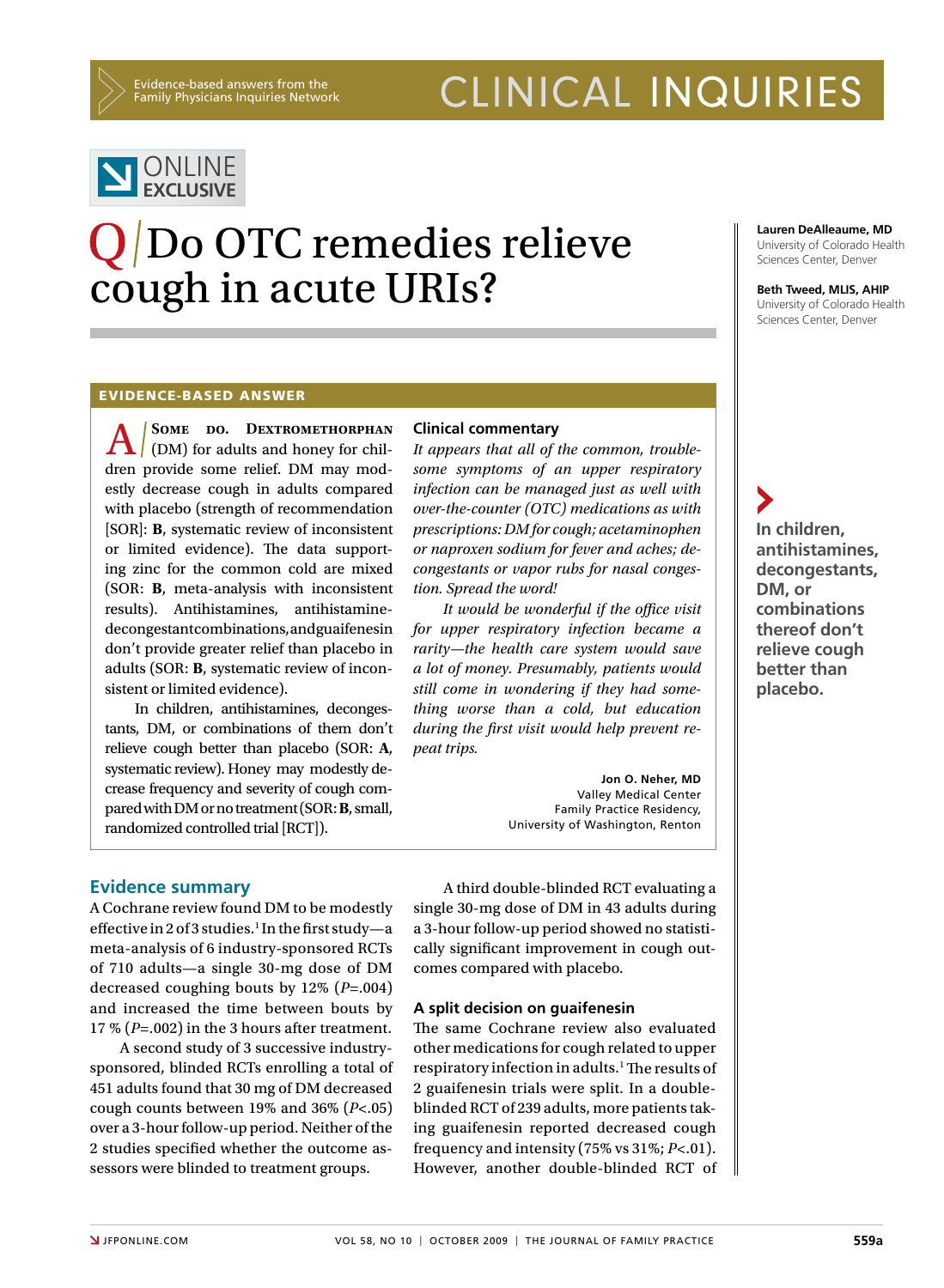65 patients found guaifenesin to be no more effective than placebo in reducing subjective cough frequency.

### **Antihistamines don't help, adding a decongestant isn't much better**

Three trials of antihistamines in a total of 1900 adults found that the drugs didn't relieve cough symptoms more effectively than placebo. Antihistamine-decongestant combination trials produced split results. In 1 double-blinded RCT of 283 adults, loratadine-pseudoephedrine (5 and 120 mg, respectively) twice daily for 4 days didn't decrease subjective cough scores more than placebo and was associated with more dry mouth, dizziness, headache, and insomnia (30% vs 21%; *P* value not reported).

Another partially double-blinded RCT of 73adultsreportedthatdexbrompheniraminepseudoephedrine(6and120mg,respectively) twice daily for 1 week decreased subjective cough severity (1.4 vs 2.0; *P*<.05) on a scale of 0 to 4 during days 3 to 5 of treatment. The combination was associated with increased dizziness and dry mouth, however (exact data not reported; *P*≤.01).

#### **Codeine works no better than placebo**

Two partially double-blinded RCTs of 163 adults found codeine (sold OTCinCanada)to be no more effective than placebo in relieving cough caused by the common cold.<sup>1</sup>

#### **Zinc lozenges show mixed results**

Zinc lozenges containing 13.3 mg of zinc acetate taken every 2 to 3 hours decreased the duration of cough from 5.35 to 2.14 days ( $P$ <.001) in a double-blinded placebo-controlled RCT of 50 adults.2 The most recent systematic review showed mixed results: Half the studies found no benefit for zinc in treating upper respiratory infection.<sup>3</sup>

#### **In children, forget DM, antihistamines, decongestants**

The previously mentioned Cochrane review<sup>1</sup> also summarized studies in children. DM was no more effective than placebo for decreasing cough in 2 RCTs enrolling a total of 107 children. Another single-blinded RCT of 100 children showed that neither DM

nor diphenhydramine relieved cough better than placebo.

TwoRCTs involving a totalof 237 children compared antihistamines with placebo. One double-blinded trial reported that clemastine and chlorpheniramine were no more effective than placebo. The other partially doubleblinded trial found that diphenhydramine didn't decrease cough frequency more than placebo.

Two double-blinded RCTs (total of 155 children) showed that antihistaminedecongestant combinations (brompheniramine-phenylpropanolamine and brompheniramine-phenylephrine-propanolamine) didn't reduce cough more than placebo.No studieshave evaluatedguai-fenesin in children. $<sup>1</sup>$ </sup>

#### **Honey appears to help**

In a partially double-blinded RCT (the "no treatment" group was not blinded) of 105 children, a single dose of buckwheat honey decreased cough frequency, as assessed by parents, by 1.89 points on the 7-point Likert scale compared with DM (1.39) and no treatment (0.92; *P*<.001). Overall improvement in symptom score averaged 10.71 out of a total 30 points for honey compared with 6.41 for no treatment (*P*=.04). Cough frequency and overall symptom scores for DM didn't differ significantly from no treatment. Hyperactivity, nervousness, and insomnia were reported more often with honey (5 patients) than DM (2 patients) or no treatment (0 patients);  $(P=.04).4$ 

#### **Placebos work, but why?**

In a review of 8 RCTs, the average reduction in cough in the placebo group (both capsules and syrups) was approximately 85% of that seen in the active medication group (range 56%-105%).5 Several factors may account for the efficacy of placebo, including lubrication of the pharynx by increased salivation caused by sweet or bitter vehicles. Sweet vehicles also may stimulate endogenous opioids that may suppress cough. In an unblinded RCT of 54 patients, a capsule placebo significantly decreased the number of coughs during a 15-minute follow-up compared with no treatment (18 vs 3; *P*=.0003).6

**It appears that all the common, troublesome symptoms of an upper respiratory infection can be managed just as well with OTC medications as with prescriptions.**